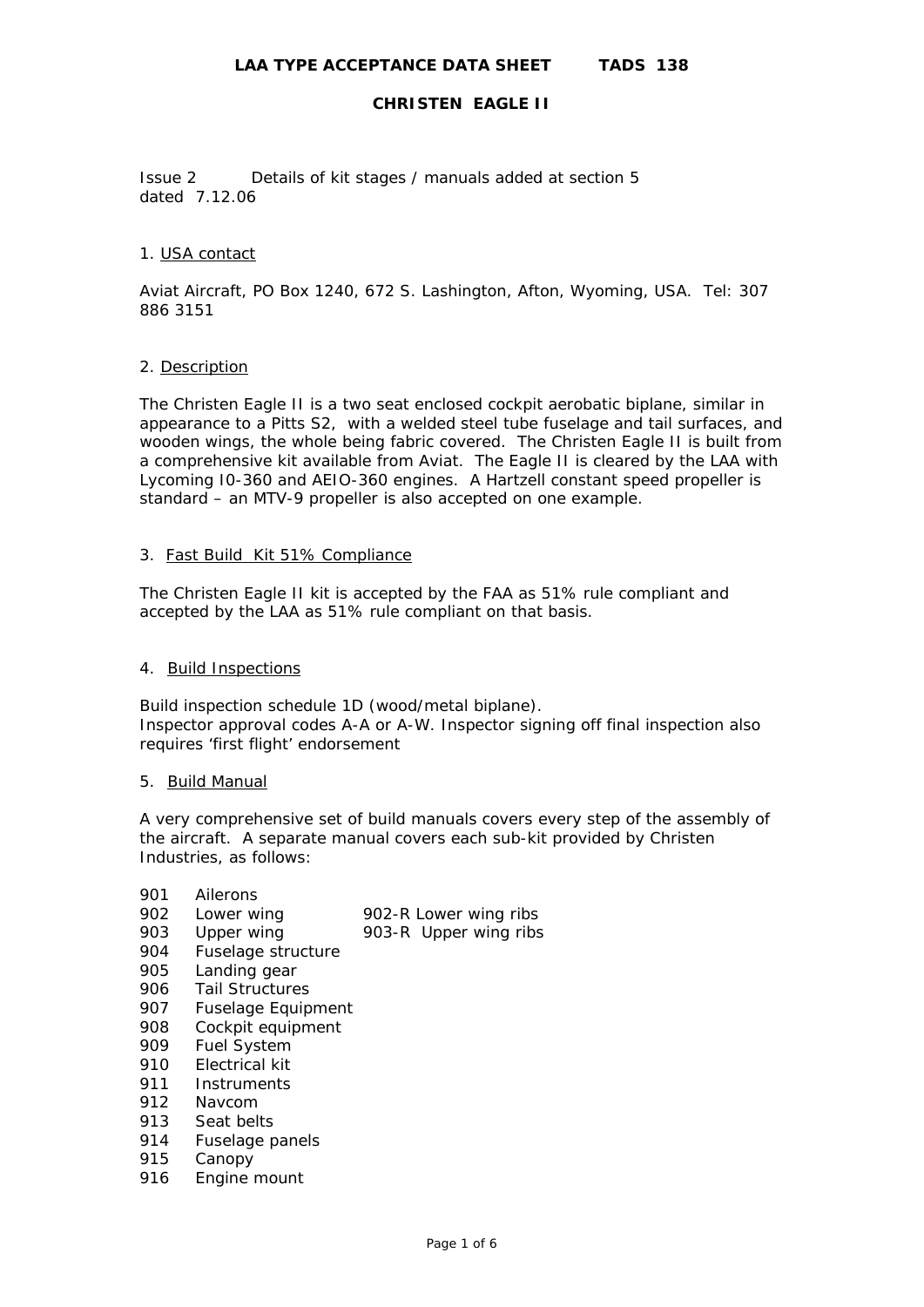- 917 Engine kit
- 918 Engine equipment
- 919 Propeller kit
- 920 Cowling kit
- 921 Rigging kit
- 922 Fairings kit
- 923 Covering and pre-finish
- 924 Flight kit (includes Flight and Maintenance manuals)
- 925 Tiedown kit

## 6. Maintenance Manual

Christen Industries provide a maintenance schedule for the Eagle II. Christen Reference 924 Section 8 (Maintenance).

## 7. Flight Manual

Christen Industries provide a Flight Manual for the aircraft. Christen Reference 924.

#### 8. Mandatory Permit Directives

None applicable specifically to this aircraft type, but note

MPD: 1998-019-R1 Flexible Fuel Tubing Applies to all aircraft

#### 9. LAA Mandatory Modifications

 Addition of starter warning light on P1 instrument panel adjacent to starter switch, connected in parallel with the output side of the solenoid.

#### 10. Service Bulletins

Christen Industries produced more than 250 service letters between 1979 and 1984, many of which are trivial (for example promulgating new price lists !) but some of which contain important service information, including:

- 108 Oil system adaptor 501088-001 incorrectly machined 26-11-79
	- could cause oil leak from oil temp sensor port.
- 109 Inspection of adequate bolt thread engagement in self locking nut in aileron 29-11-79 pushrod connection to idler arm in lower wing. Minimum1 ½ bolt threads
- protruding past self locking nut. 126 Inspect 30723-501 elevator control linkage idler arm for interference 19-12-79 with fuselage cross member.
- 127 Inspection of clearance between elevator pushrod and fuselage frame 20-12-79 at station 78.
- 129 Inspect for cracks in elevator horn. 29-01-80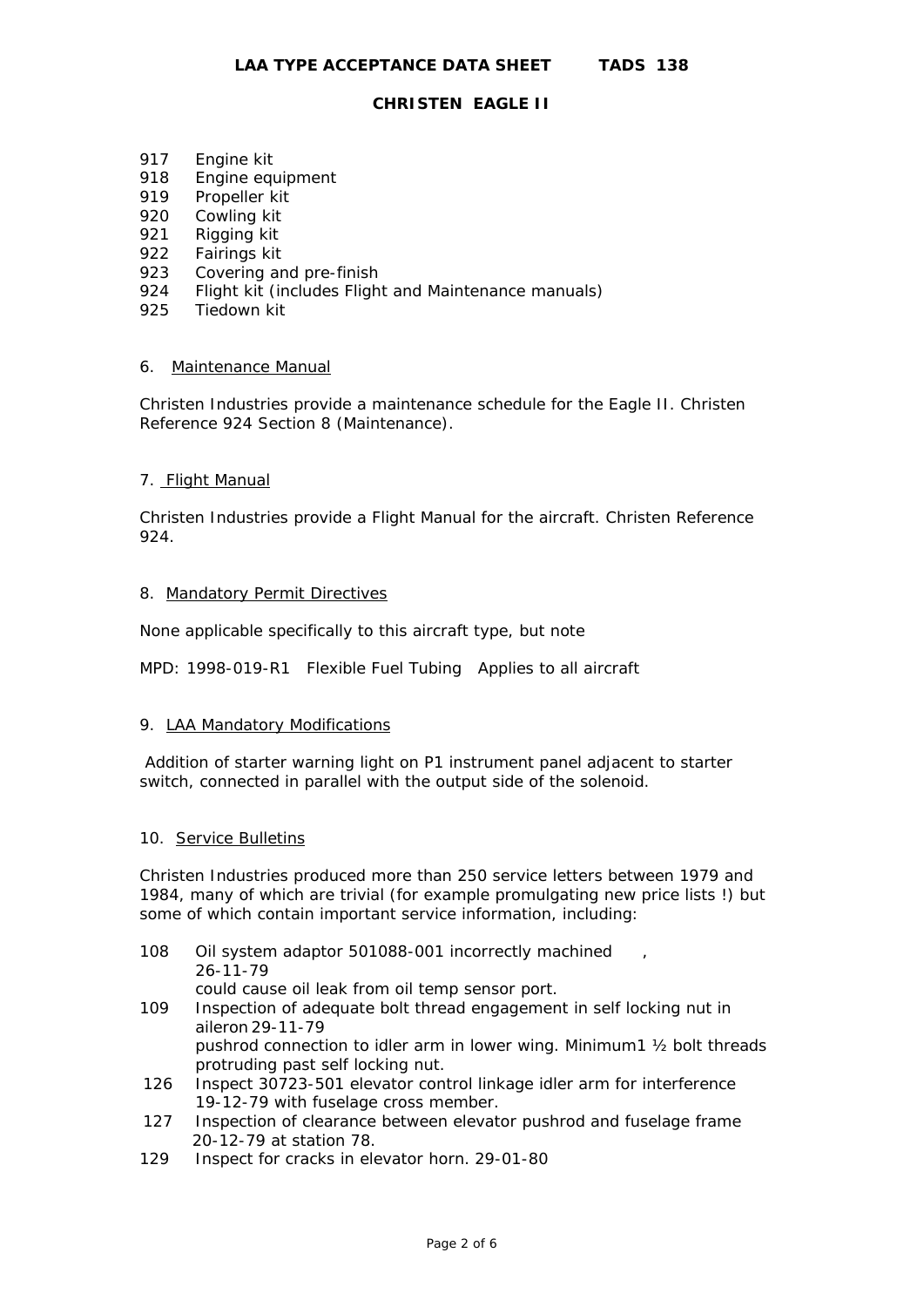- 137 Modification of fuselage former to ensure adequate clearance for movement 31-1-80 of elevator pushrod.
- 140 Large diameter washer substituted under head of the bolt that attaches the 8-2-80 propeller control rod end bearing to the governor control arm.
- 148 Inspection of welded pushrod assemblies for incomplete welds to end fittings. 13-3-80
- 160 inspection of fuselage frame to check reinforcing tubes at u/c mount area 29-4-80 have been installed – reinforcing tubes are part of fuselage weldment.
- 169 Mag switch placard identification of left and right magneto transposed. 9-7-80 Should read (clockwise) OFF-RIGHT-LEFT-BOTH-START.
- 174 Addition of inspection rings to fabric wing cover for inspection of wing 23-7-80 internal brace wires.
- 179 Possibility of defective threads in tie rod terminals at flying wire terminals. 16-10-80

 Check that tie rods are either left or right hand threaded and do not have evidence of left and right hand threads in the same part !

- 184 Addition of second washer under head of bolt that attaches the 4-11-80 propeller control rod end bearing to the governor control arm. See also 140 above.
- 192 Revised placards regarding canopy operation and canopy jettison 17-12-80
- 194 Stronger canopy jettison tab p/n 30236-001 replaces p/n 30339-001. 12-1-81
- 234 Introduction of tapered washers at interplane strut attachment to improve fit. 15-6-81
- 249 Change to interplane strut mounting nut type to ease assembly. 14-12-81
- 252 Check wood blocks at internal wing bracing wire attachments to spar for16-2-81 incorrect grain orientation – wood grain to be perpendicular to length of spar.
- 255 Further clarification of wood grain orientation see #252 above 27-2-82
- 264 New battery clamp adapter to prevent possible battery short. 14-7-82
- 268 Cracks in exhaust manifolds 26-7-82
- 269 Redesign of javelins to avoid cracking problems in javelins. 27-7-82
- 274 Repair of wing trailing edge attachment to prevent loosening this
- 275 15-9-82 Is carried out by injecting epoxy with a syringe.
- 295 Uprated canopy rear hinge following hinge stud failures. 14-3-83
- 302 Revised fitting procedure for uprated rear canopy hinge 5-4-83
- 312 CO ingestion into the cockpit recommend fit CO detector 17-5-83
- 317 Inspection of undercarriage support structure for cracks in longerons. 3-6-83
- 318 Check tensioning of wing internal brace wires.4-6-83
- 364 Reinforcement of undercarriage mountings in fuselage frame 20-11-84
- 369 Cracking of engine baffles and reinforcement of baffles 5-12-84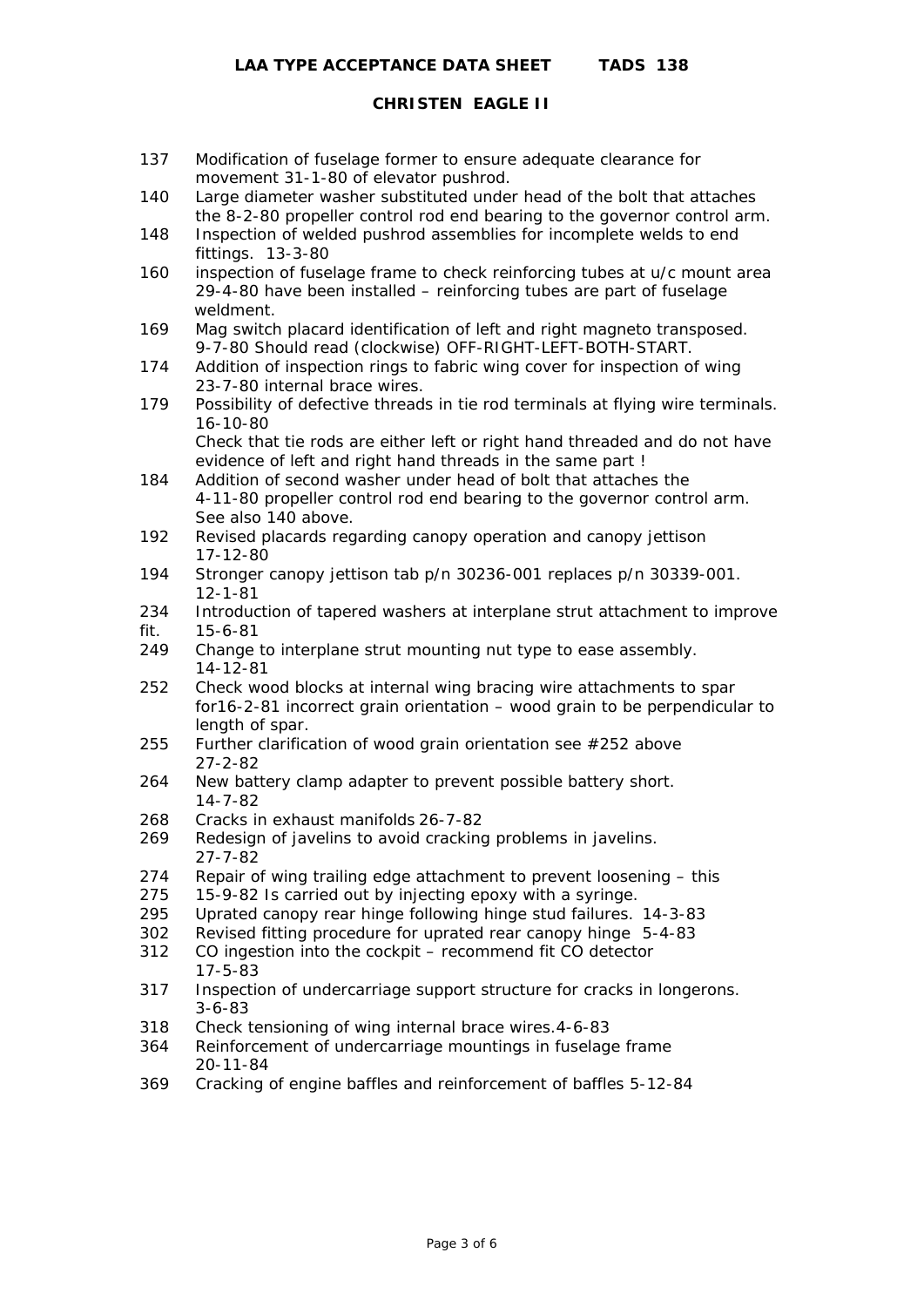### 11. Standard Options

Christen Industries provided several optional sub-kits including cabin hot air system, fairings, radio installation , fuel flow meter etc all of which are as far as we aware already accepted on existing UK examples. Be sure to check however that radios, transponders etc fitted are of UK or EASA approved type. The Edo-Aire RT786 transponder, for example, is not CAA approved.

#### 12. Special Inspection Points

- Several Eagle II aircraft have turned out to be significantly overweight and in some cases the centre of gravity has been found to be out of limits, when flown two-up. As an aerobatic aircraft it is particularly essential that the aircraft is operated strictly within the weight and cg limits. It may be necessary to strip out unnecessary equipment or to relocate the battery to achieve acceptable results.
- Note the various inspection topics described in the service letters listed above, particularly the possibility of cracking of fuselage longeron tubes in the vicinity of the main undercarriage attachments, see service letter 317. Most UK examples have now been reinforced per service letter 364.
- One aspect that demands particular attention from an inspection point of view is that these aircraft are aerobatic, and are normally used as such. They are regularly subjected to greater loads and stresses than non-aerobatic types. Deferred defects, which may be perfectly safe on a docile type, may have catastrophic implications on an aircraft capable of violently manoeuvring at up to 6g. A particularly high standard of vigilance should be exercised when inspecting aerobatic types especially on the integrity of the structural components and flying control systems. By way of example, a few years ago a Starduster Too aircraft (non-LAA) crashed fatally when flying wires became detached from the wing due to the loss of the retaining bolt. It had been recently imported from the USA and the nut that should have retained the bolt was thought to have been missing for sometime. It is therefore essential that access holes be provided in the wings and other areas in order to permit adequate inspection of critical structural assemblies, such as flying wire and strut attachments.
- Inspectors should also consider the general implications of cockpit safety applicable to an aerobatic aeroplane. A few years ago in the UK a Skybolt aircraft (non-LAA) crashed fatally when, its thought, the fire extinguisher came loose in the cockpit during aerobatics and knocked out the pilot.
- The Christen Eagle II's wing tips have unusually low ground clearance. Due to the risk of ground contact in a groundloop or crosswind landing, special attention should be paid to the lower wing integrity, with wrinkles in the fabric and bruised wingtips being investigated fully. Such incidents could cause damage to the wing spars and these should be carefully checked for cracks and other problems.
- The wheels spats on the Eagle II are used to lock the wheel retaining nuts. If flown with wheel spats removed, wheel nuts must be retained separately. A just-rebuilt Christen Eagle II lot a wheel on take off a few years ago due to failing to observe this factor.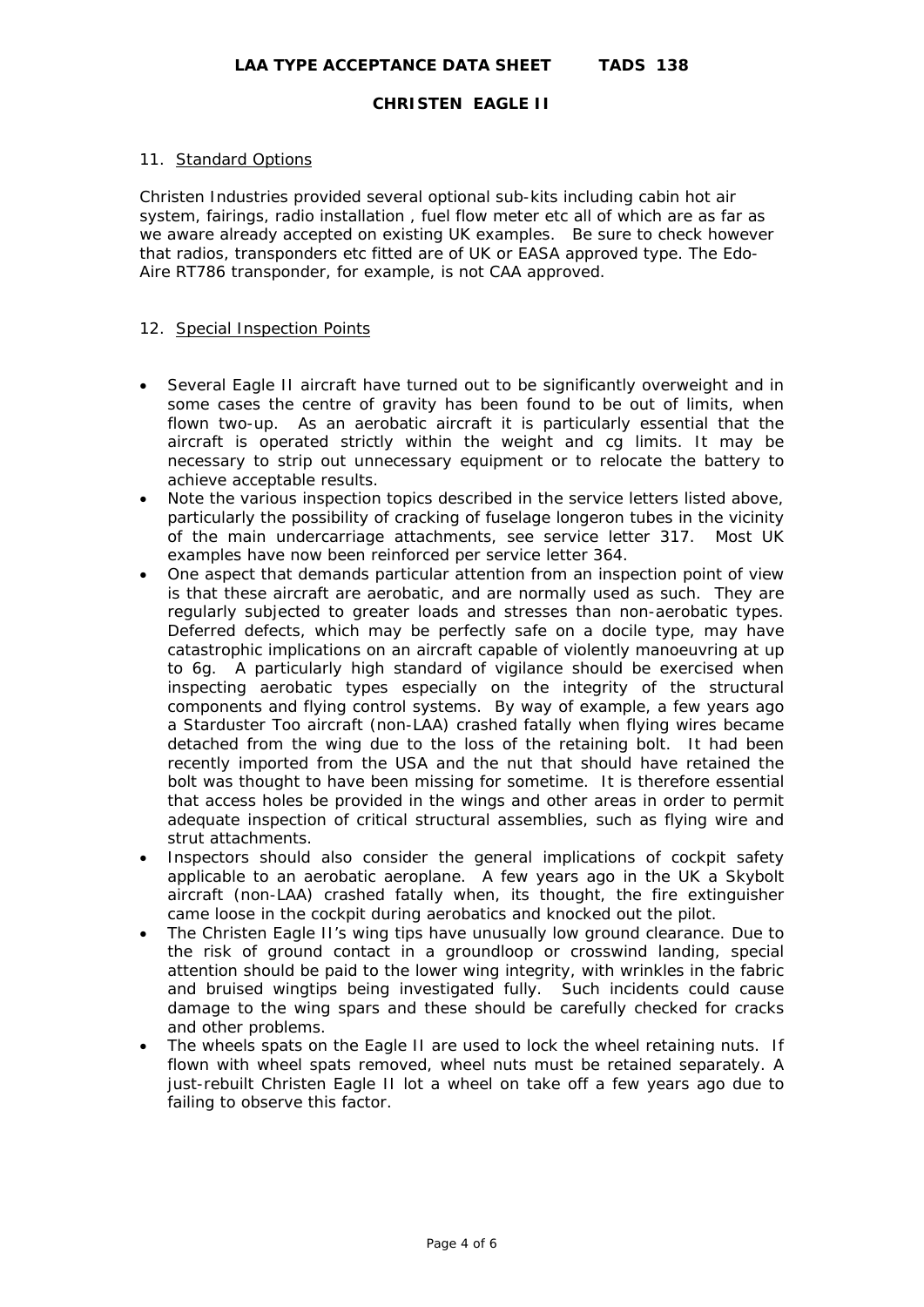#### 13. Operating Limitations and Placards

Maximum number of occupants authorised to be carried: Two The aircraft must be operated in compliance with the following operating limitations, which shall be displayed in the cockpit by means of placards or instrument markings:

#### Aerobatic Limitations

 Aerobatic manoeuvres are permitted within manoeuvring load limits of  $+7$  to  $-5q$ .

## Intentional spinning is permitted

 Note: British Standard spin recovery technique may be used. Baggage compartment must be empty when performing aerobatics.

#### Loading Limitations

 Maximum Total Weight Authorised: 1600 Lbs Maximum Total Weight Authorised for Aerobatics: 1520 Lbs CG Range: Refer to Christen Eagle II weight and cg envelope in Flight Manual. CG datum: A point 100.0" forward of the leading edge of the lower wing at the root.

#### Engine Limitations

 Maximum Engine RPM: 2700 Airspeed Limitations Maximum Indicated Airspeed: 210 mph (182 Kts) VA: 155 mph (135 kts)

#### Other Limitations

 The aircraft shall be flown by day and under Visual Flight Rules only. Flight in icing conditions prohibited. Smoking in the aircraft is prohibited.

## Additional Placard

"Occupant Warning - This Aircraft has not been Certificated to an International Requirement"

Fireproof identification plate must be fitted to fuselage, engraved or stamped with aircraft's registration letters.

#### 14. Special Test Flying Issues

Aerobatic and spin testing required in addition to standard flight test schedule.

#### 15. Control surface deflections

| Ailerons  | Up: TBD degrees                      |
|-----------|--------------------------------------|
|           | Down: TBD degrees                    |
| Elevators | Up: 26 degrees                       |
|           | Down: 28 degrees                     |
| Rudder    | Left TBD degrees                     |
|           | Right TBD degrees                    |
|           | Elevator tab Up and down TBD degrees |